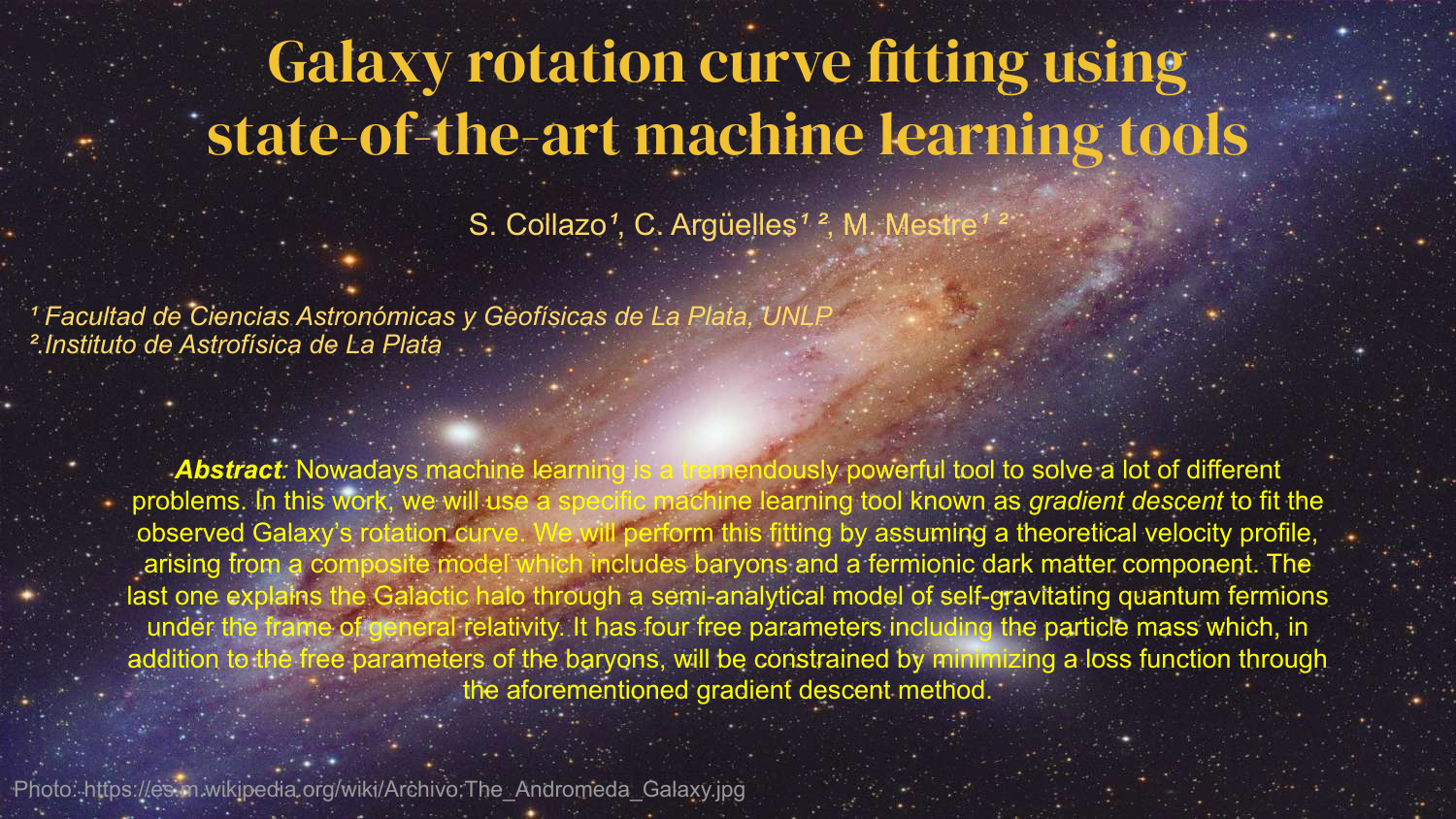# **Introduction**

Exploring the parameter space of a given problem is a very important matter in every mathematical problem. In a physical context, the exploration of such a space gives us important information regarding the constraints imposed over the studied system. This was the motivation to develop methods to make those explorations. In this poster we will work on one particular method called *gradient descent* (GD), developed first by Louis Augustin Cauchy in 1847 [1].

#### Gradient descent

The gradient descent method is based on a progressive sequence of steps to minimize a function. Given a function *F* to minimize, it will implement the formula

$$
\mathbf{p}^{\text{new}} = \mathbf{p}^{\text{old}} - \gamma \nabla_{\mathbf{p}} F(\mathbf{p}^{\text{old}})
$$
 (1)

where **p** stands for the independent variable of the function *F* and γ is a parameter called *learning rate* whose aim is to regulate the "length" of the steps. If this formula is implemented recursively, one eventually can go closer and closer to a minimum of *F*. An illustration of the procedure followed by the gradient descent method is shown in the figure to the right. In that image can be seen how the path followed by the method finds the deepest point of the function going in the direction opposite to the function's gradient. The example of the example of the example of the example of the example of the example of the example of the example of the example of the example of the example of the example of the example of the example of th



In black the path defined by the sequence of steps given by the formula  $(i)$  and in colors the surface defined by a generic function *F*.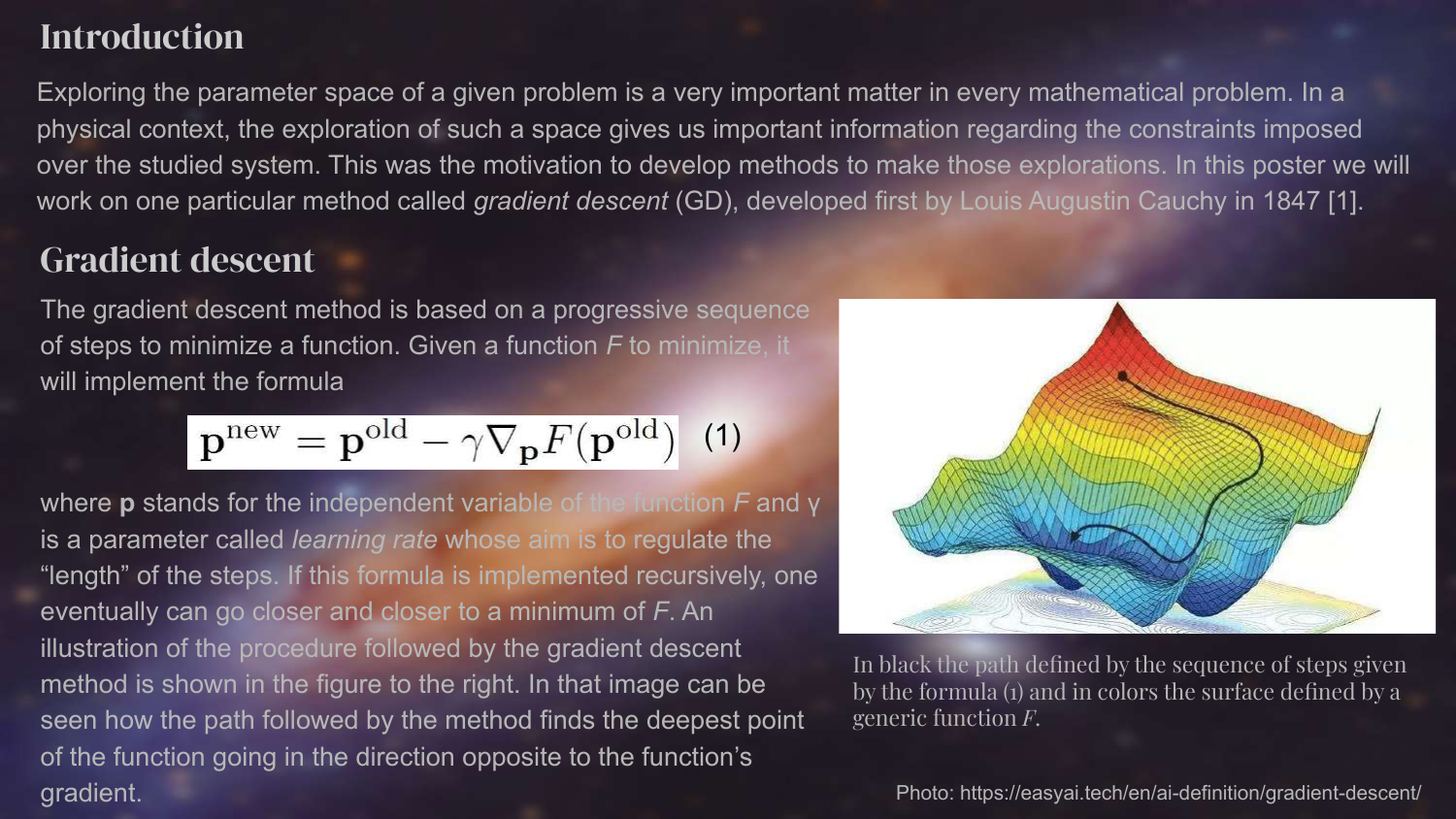#### Application of the method: The Galaxy rotation curve

Applied to our interests, the function *F* of the previous page will be a function that quantizes how good are the predictions made by the model in contrast to the observations. In machine learning, these kind of functions are called *loss functions*. Specifically, we will use a Mean Squared Error (MSE) as a loss function, which is defined as:

$$
Loss(\mathbf{p}) = \frac{1}{C} \sum_{i=1}^{N} \frac{(V_i(\mathbf{p}) - v_i)^2}{N}
$$

where *C* is a normalization constant, *N* is the number of observations, **p** are the physical free parameters that characterize the model, V are the predicted circular velocities and *v* are the observed ones. The idea is to fit the free parameters of the model to the rotation curve given in Sofue 2017 [2]. But before we proceed to explore new frontiers, it is convenient to test the method against the results of previous works.

#### Testing the method

To test the method we will adopt the Galaxy's potential model used in Argüelles et al. 2018 (henceforth PDU18) [3]. In that work is assumed that the potential of the Galaxy is composed by two components, a baryonic component and a fermionic dark matter (DM) one. They adopt as baryonic component one composed by two bulges (inner and main) and one flat disk. The density of the bulges are modeled as exponential spheroids and the disk surface mass density is modeled as an exponential disk. The formulas of such models are given in the table to the right.

$$
\boxed{\frac{\text{Bulge}}{\text{Disk}} \mid \rho(r) = \rho_{\text{c}} \text{e}^{-r/a_{\text{b}}}}
$$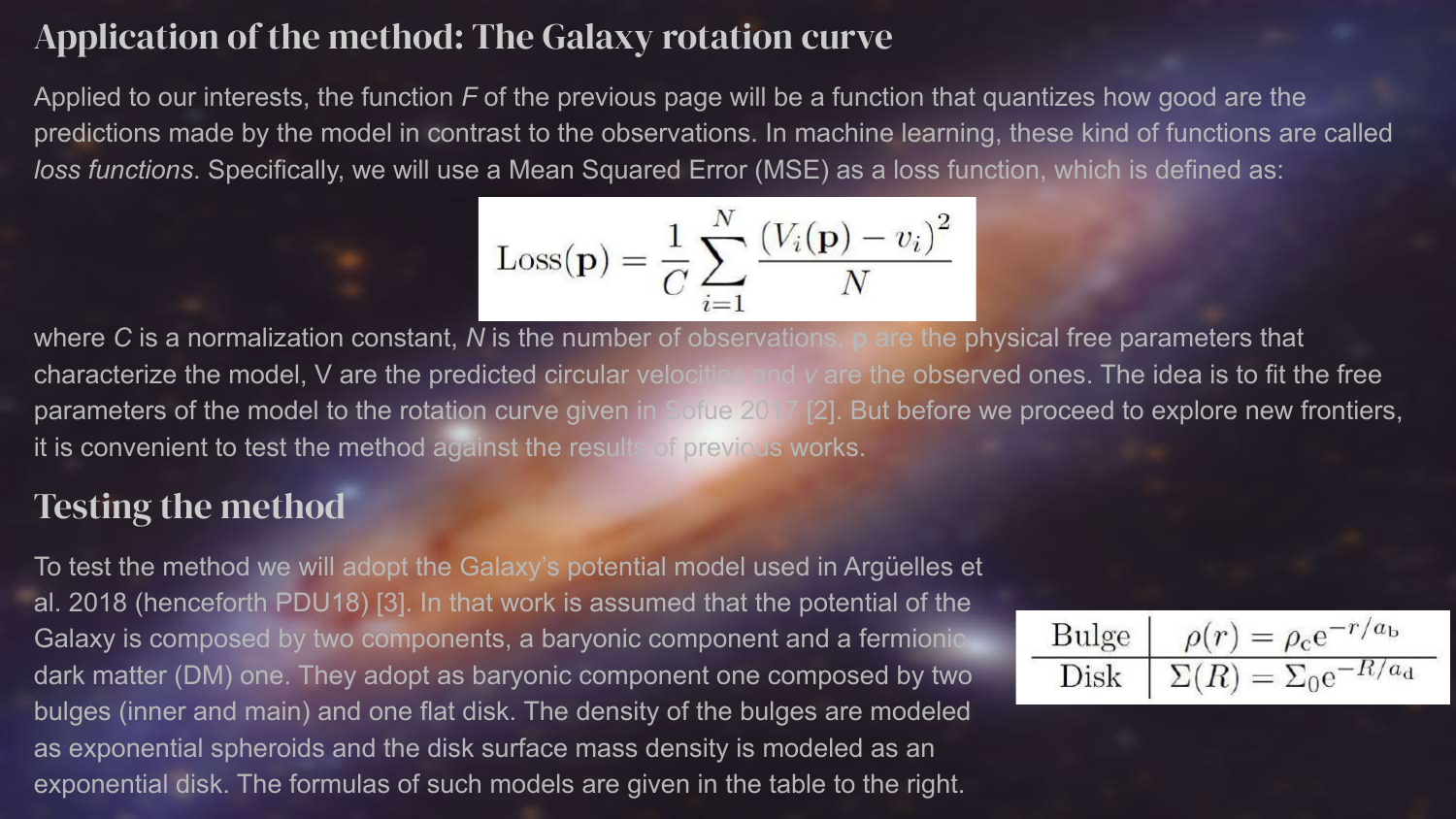# Dark halo model

To model the dark component of the Galaxy it is used a semi-analytical model based on a self-gravitating system of quantum fermions with particle scape effects under the frame of general relativity, usually known as *Ruffini - Argüelles - Rueda (RAR) model with cut-off* [3]. This model has four free parameters, the mass of the DM particle, and three regarding the chemical potential θ., the cut-off energy W. and the temperature of the system β, in its center (r = 0). To get the mass profile of such a system it has to be solved the Tolman–Oppenheimer–Volkoff equations in addition with an equation of state and the Tolman [4] and Klein [5] conditions. See [3] for a detailed explanation. The solution of the RAR system of equations gives a halo with three different regimes: a quantum dense core which mimics the central supermassive black hole behaviour, a sharply decreasing density distribution followed by an extended plateau and a Boltzmannian density tail.

## Comparison with the rotation curve got in Argüelles et al. 2018

If we apply the gradient descent method to fit the free parameters of the main bulge, disk and  $θ$  and  $β$  , we will get a rotation curve (RC) as shown to the right. It can be seen that the fit is more accurate than in the case of [3]. The dataset of circular velocity points used is the one given in Sofue 2013 [6] as used in [3].

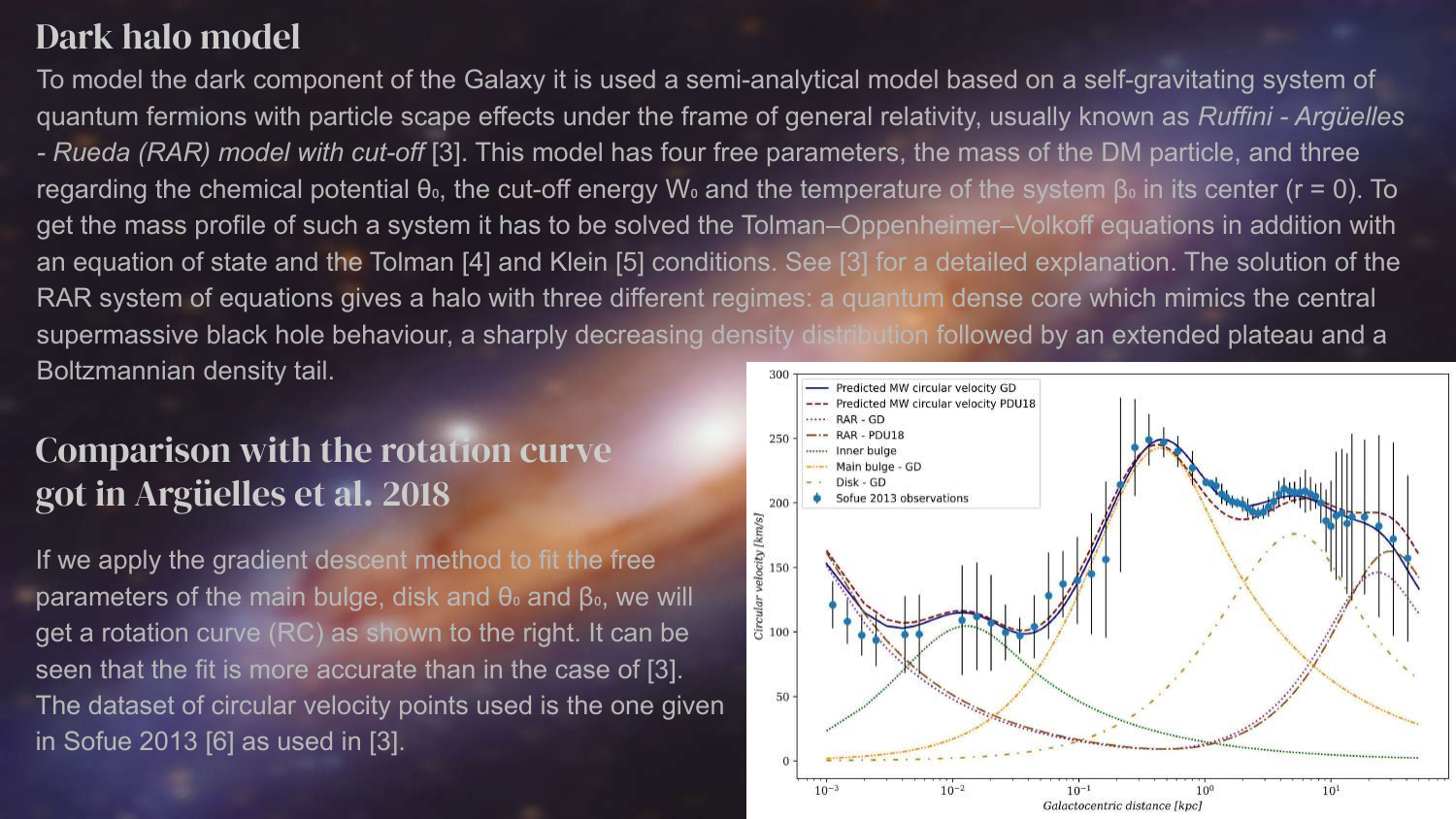## Fitting the Galactic potential using more accurate observations

Model trained 1000 epochs

Studies of the Milky Way parameters R<sub>o</sub> and V<sub>o</sub>, in the last few years have determined these values to be approximately 8 kpc and 238 km/s respectively [2]. In [6] it was used the values 8 kpc and 200 km/s, leading to a wrong observed rotation curve in the outskirts of the Galaxy

as seen to the right.

Considering these new values, it was used the RC given in [2] to fit the Galactic potential assuming it is composed of two exponential spheroid bulges (inner and main), two Miyamoto-Nagai disks (thin and thick) and a RAR halo.

 $\lambda$ 

The result of this



fitting and the 0.020 corresponding loss function are 0.015 shown to the right. 0.010 ā 100 50 0.005 <sup>₁</sup> *Distance from the Sun to the galactic center and circular velocity of the LSR, respectively.* $10^{-3}$  $10^{-2}$  $10^{1}$ 250 500 750 1000  $10^{-1}$  $10<sup>0</sup>$ Epoch Galactocentric distance [kpc]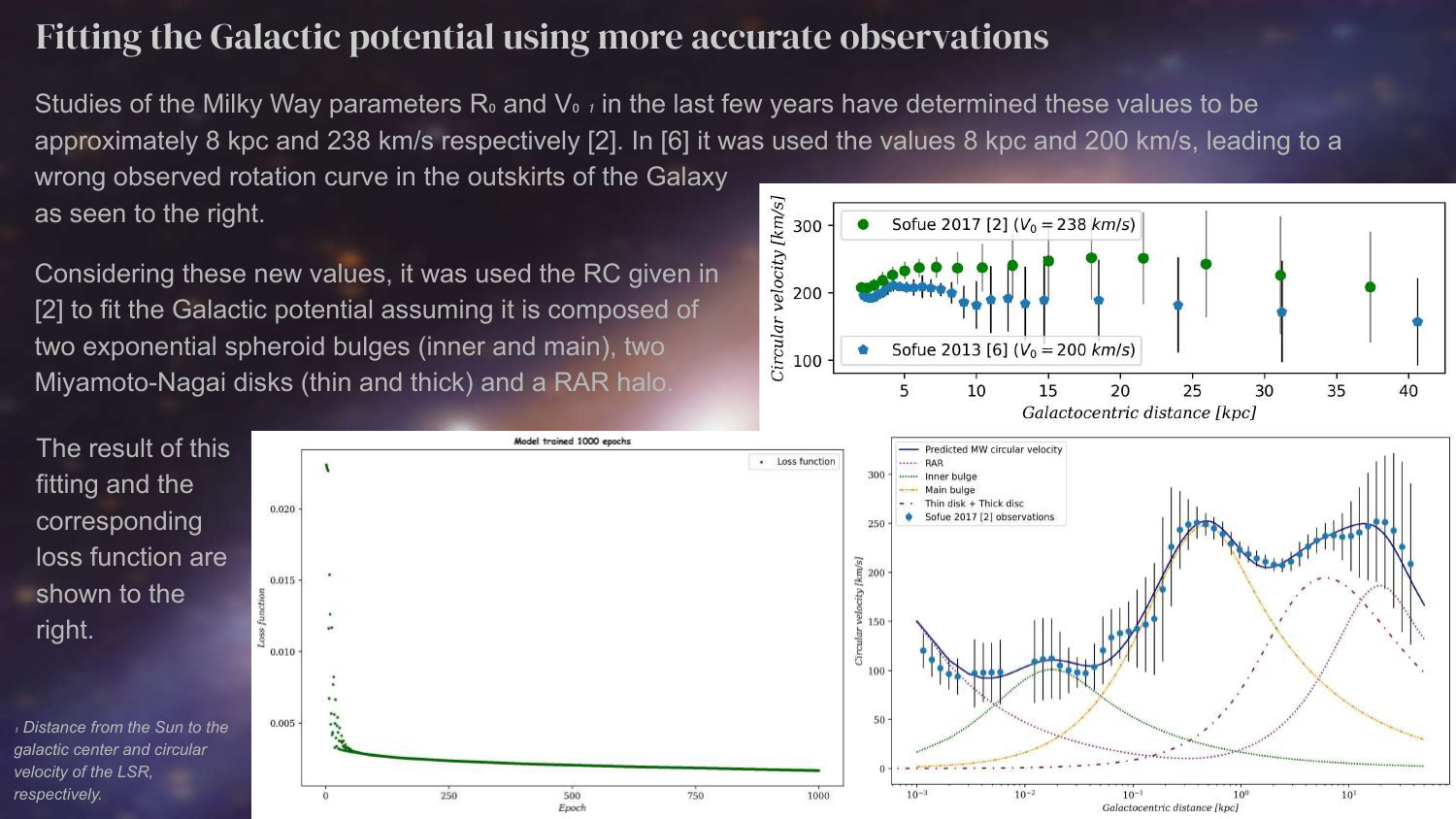# Changes in parameters

To let the code fit the parameters, it was given a *seed of good parameters* to help the GD method find the minimum of the loss function in an easier way. Each bulge provided two parameters, each disk three more, and the RAR model provided four free parameters. The changes in the parameters after 1000 epochs or steps are listed in the table below.

| $n$ nner             | , inner        | , man            | $a_k^{man}$ | $a_{MN}^{thin}$ | $\lambda$ thin<br>$\sigma_{MN}$ | $M_{MN}^{thin}$ |
|----------------------|----------------|------------------|-------------|-----------------|---------------------------------|-----------------|
| $-51.23\,\%$         | $+38.34\%$     | $-18.72\,\%$     | $+14.62\%$  | $+25.25\,\%$    | $+25.25\,\%$                    | $+17.31\,\%$    |
| $a_{MN}^{\rm thick}$ | thick<br>$M_N$ | $M_{MN}^{thick}$ | $\,m$       | $\theta_0$      | $W_0$                           | $\circ_0$       |
| $-3.82\%$            | $-3.82\%$      |                  | $-14.45\%$  | $+0.09\%$       | $\%$<br>$-0.61$                 | $-23.74\,\%$    |

# **Conclusions**

To conclude, we can remark the power and the accuracy of the method since it has given a best-fit of the RC of the Galaxy based on well accepted observations assuming a gravitational potential constituted of **fourteen** free parameters, four of them belonging to a semi-analytical DM halo model. Also, it is important to mention the speed of the method, since it has taken about one and half an hour in conclude the 1000 epochs. It is due since the GD method makes the steps go in the direction opposite to the gradient, resulting in a direct method to find the minimum of the loss function. If it is checked the plot of the loss function it can be seen that this function has a steep decreasing near 100 epochs, suggesting that the convergence of the method may be faster than thought. Regarding the physics of the problem, it is important to notice that the RC is well fitted in galactocentric distances greater than ~2 pc. Inside this distance, the effects of the quantum core are stronger and other tracers need to be used to fully constrain the free parameters of the RAR model [3].